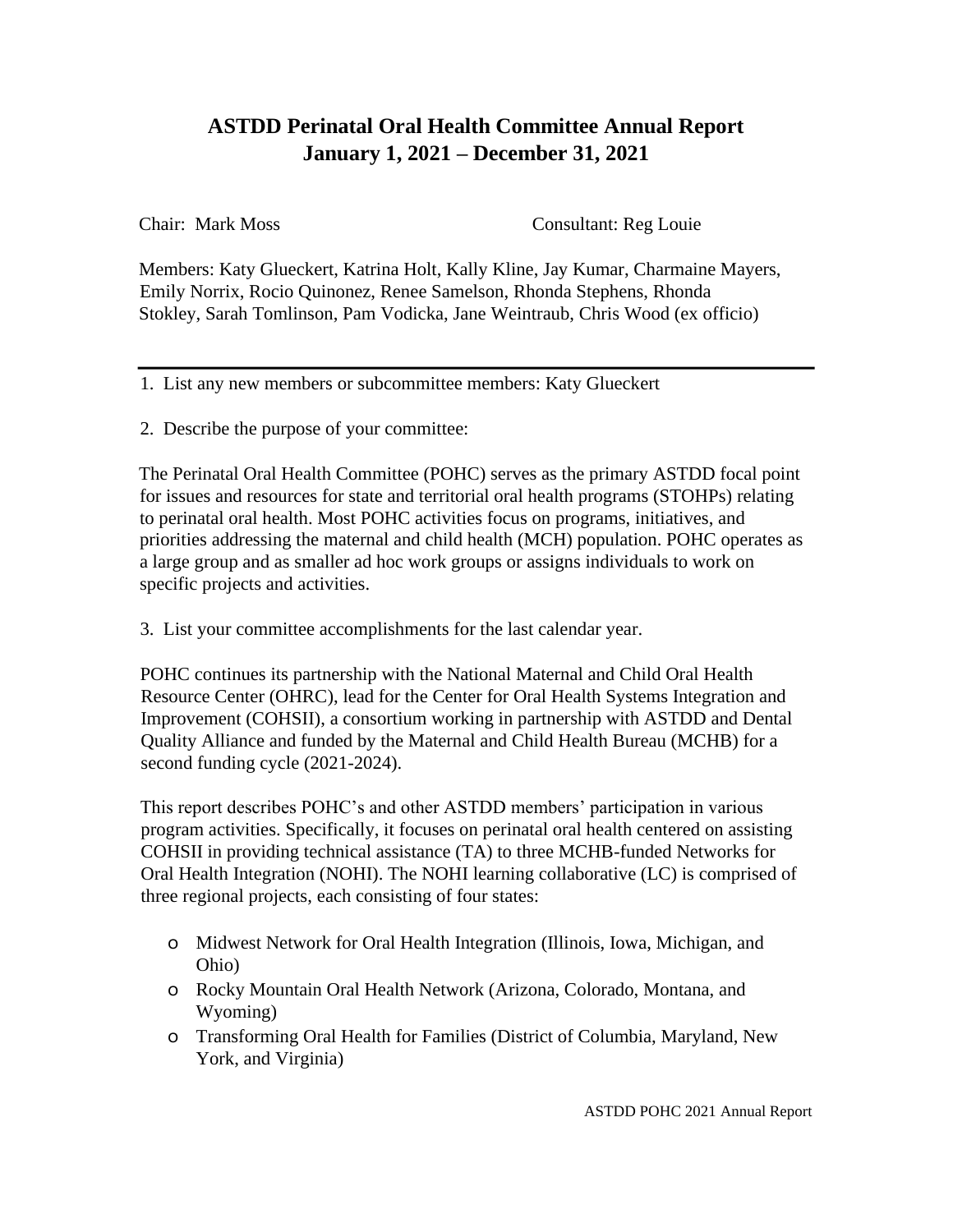POHC assisted in providing TA to the LC projects to share successes, lessons learned, and challenges focused on building capacity around three core functions: (1) data, analysis and evaluation; (2) outreach and education; and (3) policy and practice.

- Regarding MCH Title V-related activities, POHC reviewed feedback from 32 states and jurisdictions that selected national performance measure (NPM) 13.1 and/or 13.2 for FY 2020. In FY'21, 27 states and jurisdictions selected NPM13.1 and/or 13.2. States' and jurisdictions' selections for FY'22 were submitted in September 2021 and the number selecting NPM 13.1 and/or 13.2 will be announced shortly. Along with COHSII-supported activities, POHC provided TA to NPM 13 states and jurisdictions, as resources permitted.
- POHC developed a plan and budget for providing TA in 2022 to Guam, Commonwealth of the Northern Mariana Islands (CNMI), Federated States of Micronesia (FSM) and American Samoa. TA efforts will include updating existing local Basic Screening Survey (BSS) activities, training a local dentist to provide TA on BSS, assisting in implementing NPM 13 in FY'22 and exploring adoption of NPM 13 and/or oral health-related SPMs in FY'23.
- POHC assisted in updating the following ASTDD resources: *Essential Public Health Services for State Oral Health Programs* and four website pages, including the POHC page.
- POHC reviewed and provided comments on: (1) the draft of *Prevention of Dental Caries in Children Younger Than Age 5 Years: Screening and Intervention* by the US Preventive Services Task Force; (2) the Association of State and Territorial Health Officials policy statement in support of *Permanent, Sustainable Medicaid Financing for U.S. Territories;* and (3) the draft of *Promoting Oral Health During Pregnancy: October 2021* by the OHRC*.*
- POHC continued to participate in the National Association of Chronic Disease Directors' Medical-Dental Integration Project, including participating in conference calls and reviewing materials.
- POHC and other members submitted an abstract, *USAPI Oral Health Program Needs Assessment and Two Case Studies from the COVID Pandemic,* for a seminar presentation at the 2022 National Oral Health Conference. It was accepted. The presentation will focus on the completed ASTDD oral health infrastructure needs assessment in the US Affiliated Pacific Islands and on program planning to increase access to care for populations in CNMI and American Samoa, especially for women and children.